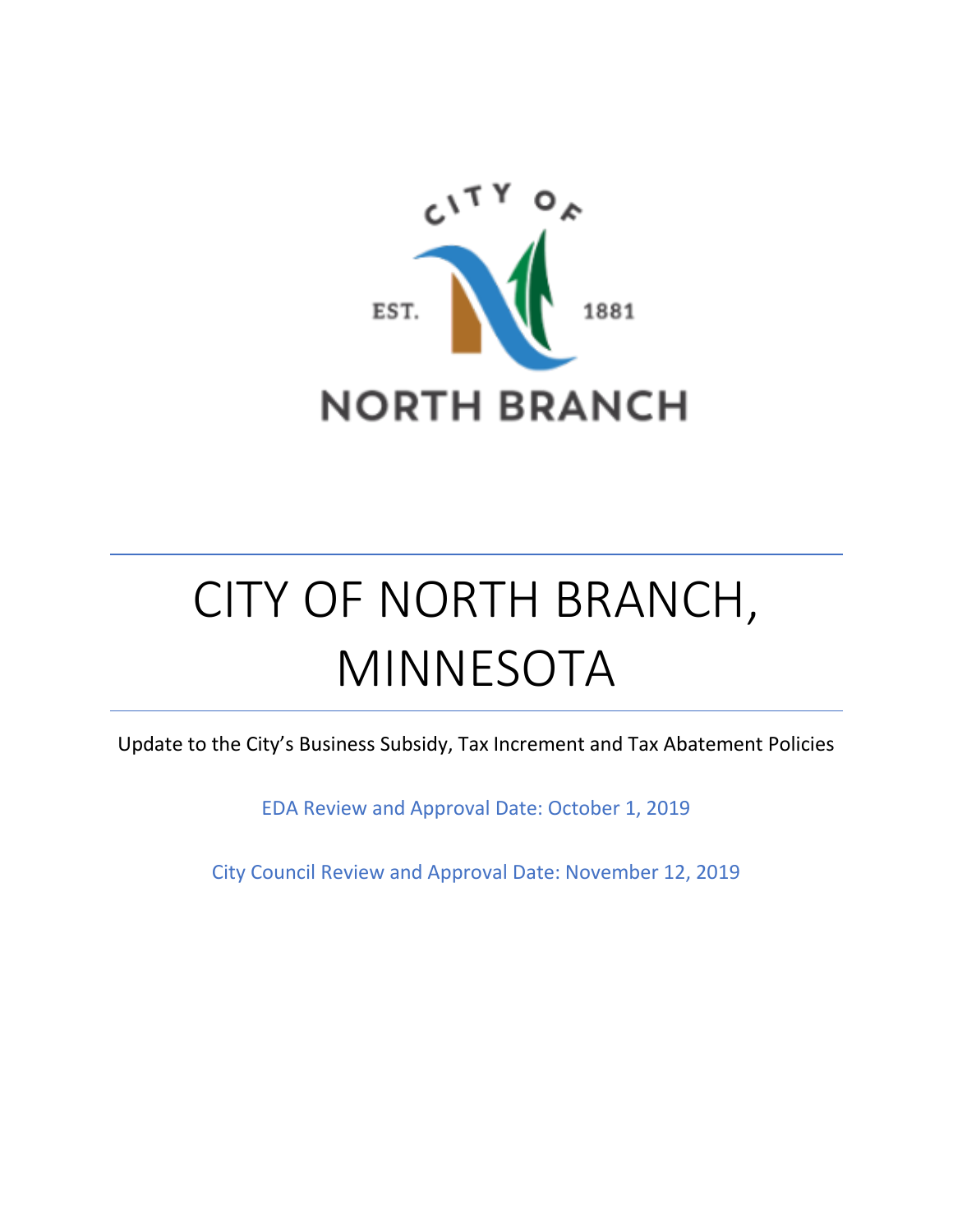# **Contents**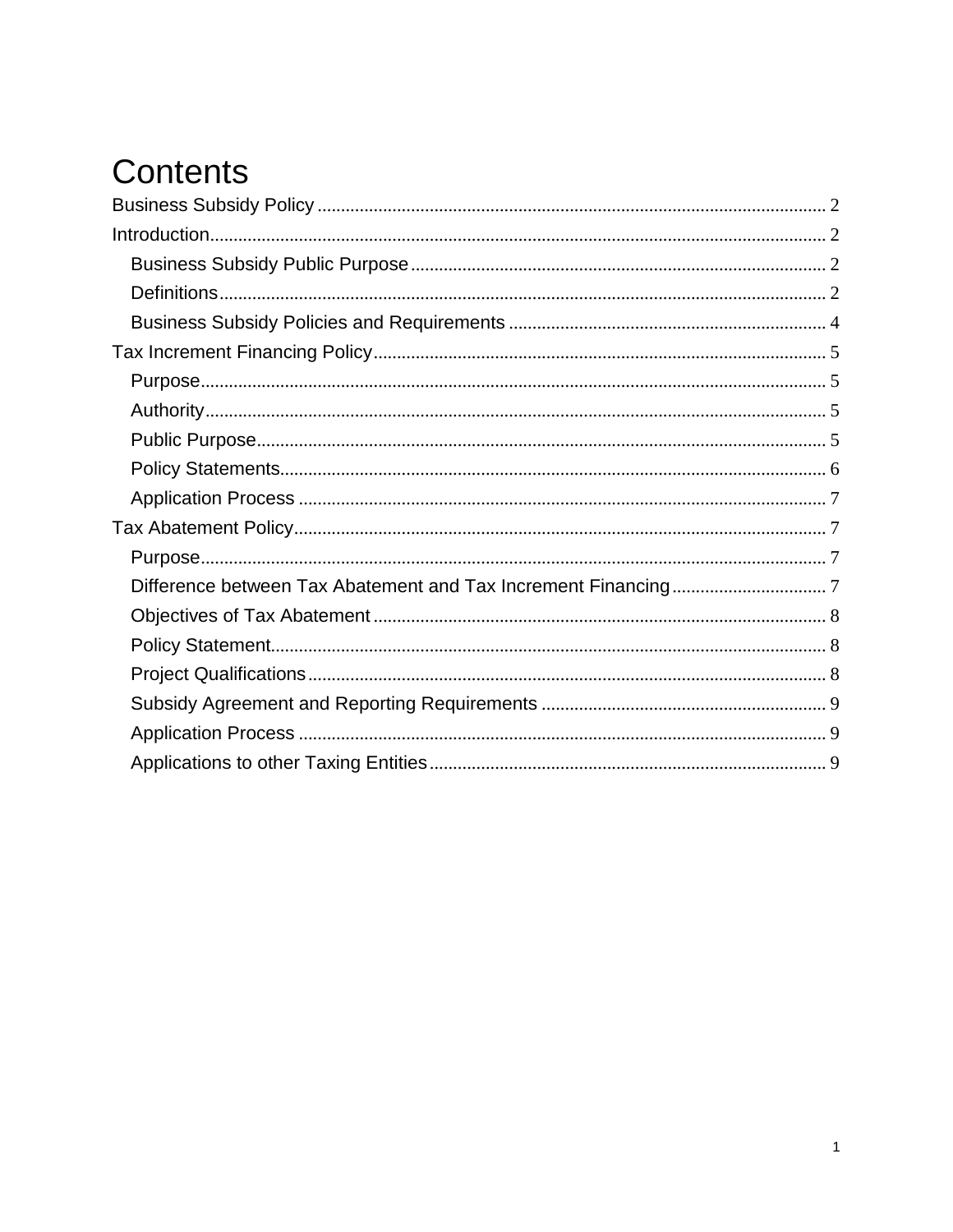# <span id="page-2-0"></span>**Business Subsidy Policy**

#### <span id="page-2-1"></span>**Introduction**

This Policy is adopted for the purposes of the business subsidies act (the "Act"), which is Minnesota Statutes, Sections 116J.993 through 116J.995, as amended. Terms used in this Policy are intended to have the same meaning as used in the Act, and this Policy shall apply only with respect to subsidies granted under the Act if and to the extent required thereby.

To effectively promote economic development within the city, be competitive with other communities and meet the diverse and continued needs of business and industry, the City of North Branch (the "City") and Economic Development Authority (the "EDA") have determined to make use of all available local and state economic development incentives and tools. The use of these incentives and tools generally cannot be analyzed and reviewed using a single measurement but must rather be evaluated in terms of community needs and objectives, market trends, job creation, capital outlay and installation of public improvements.

#### **Intent to Retain Flexibility**

It is not always possible to anticipate every type of project that may provide benefit to the City. The City shall retain the option to amend or waive sections of this policy when it is determined to be necessary and/or appropriate based on the changing needs of the community. Minnesota Statute 116J.994, Subd. 2 allows the City to deviate from its criteria by documenting in writing the reason for the deviation and attaching a copy of the document to its next annual report to the State.

#### <span id="page-2-2"></span>**Business Subsidy Public Purpose**

Business Subsidies may be provided in order to achieve the following public purposes:

- 1. Enhance the economic diversity of the city
- 2. Create a variety of housing options
- 3. Job retention and growth
- 4. Create high quality jobs
- 5. Stabilization of the community
- 6. Increase of tax base

The public purpose(s) of the Business Subsidy may include, but not be limited to, increasing the tax base of the community. Job retention may only be used as a public purpose in cases where job loss is specific and demonstrable.

This policy is adopted in compliance with M.S. § 116J.994 Subd. 2.

#### <span id="page-2-3"></span>**Definitions**

**"Business Subsidy"** means a state or local government agency grant, contribution of personal property, real property, infrastructure, the principal amount of a loan at rates below those commercially available to the recipient, any reduction or deferral of any tax or any fee, any guarantee of any payment under any loan, lease, or other obligation, or any preferential use of government facilities given to a business, and as defined by the Business Subsidy statute M.S. §§ 116J.993 - 116J.995.

Business Subsidies **do not** include the following:

- 1. Assistance of less than \$150,000.
- 2. Assistance that is generally available to all businesses or to a general class of similar businesses, such as a line of businesses, size, location or similar general criteria;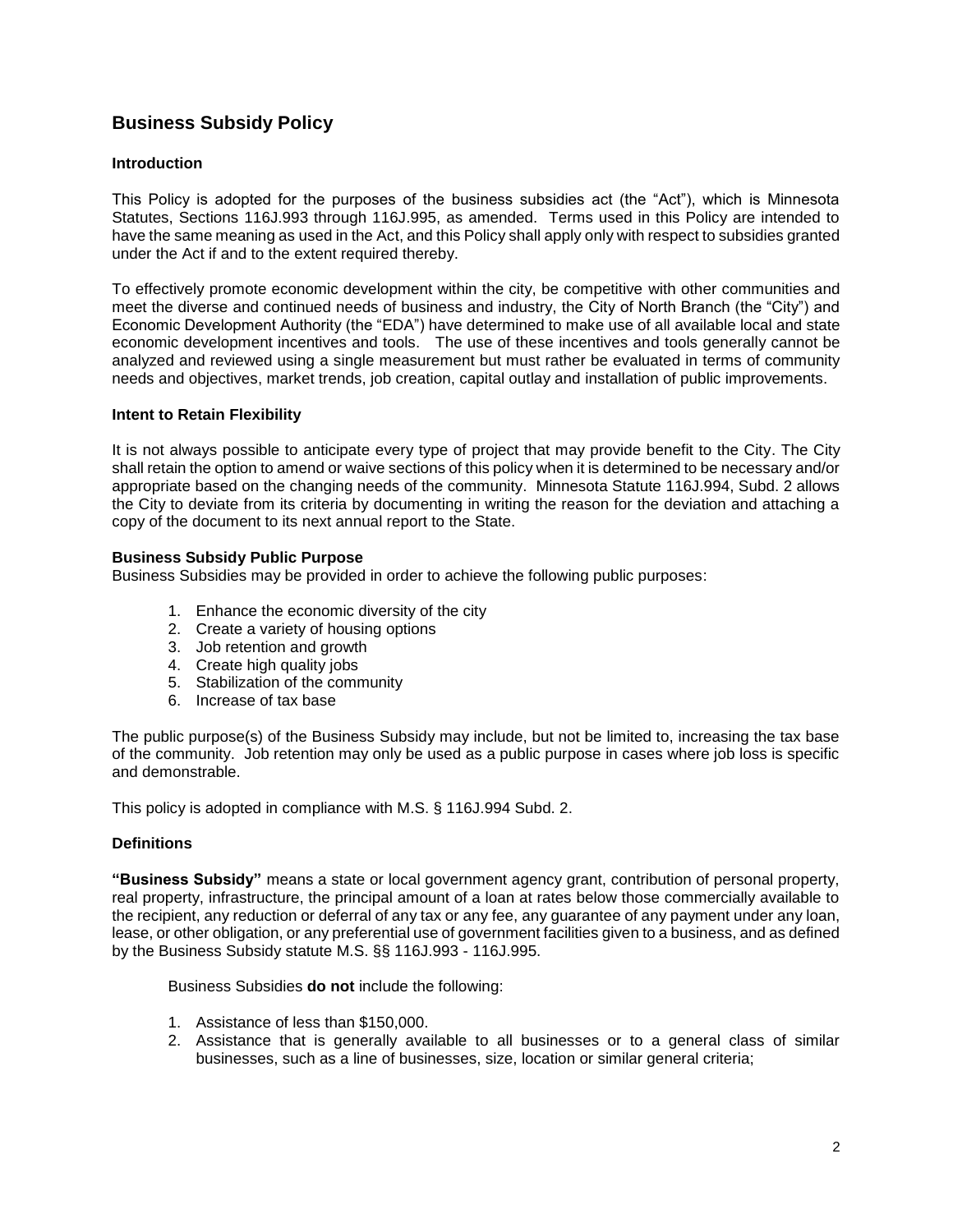- 3. Public improvements to buildings or lands owned by the City of North Branch that serve a public purpose and do not principally benefit a single business or defined group of businesses at the time the improvements are made;
- 4. Property polluted by contaminants being redeveloped as defined in M.S. § 116J.552, Subd. 3.
- 5. Assistance provided for the sole purpose of renovating old or decaying building stock or bringing it up to code and assistance to designated historic preservation sites or districts, provided that the assistance is equal to or less than 50% of the total cost of the development;
- 6. Assistance to provide job readiness and training services;
- 7. Assistance for housing;
- 8. Assistance for pollution control or abatement, including assistance from a TIF hazardous substances sub-district;
- 9. Assistance for energy conservation;
- 10. Tax reductions resulting from conformity with federal tax law;
- 11. Workers compensation and unemployment compensation;
- 12. Benefits derived from regulation;
- 13. Indirect benefits derived from assistance to educational institutions;
- 14. Funds from bonds allocated under M.S., Chapter 47A refunding bonds and 501(c)(3) bonds;
- 15. Assistance for collaboration between a Minnesota higher education institution and a business;
- 16. Assistance from a tax increment financing soils condition district as defined under M.S.469.174, subd.19;
- 17. Redevelopment when the Recipients or Qualified Business' investment in the purchase of the site and in site preparation is 70 percent or more of the assessor's current years estimated market value;
- 18. General changes in tax increment financing law and other general tax law changes of a principally technical nature;
- 19. Federal assistance until the assistance has been repaid to and reinvested by the local governmental unit;
- 20. Funds from dock or wharf bonds issued by a seaway port authority;
- 21. Business loans and guarantees of \$150,000 or more,
- 22. Federal loan funds provided through United States Department of Commerce, Economic Development Administration and
- 23. Property tax abatements granted under MN Statutes 469.18 to property that is subject to valuation under Minnesota Rules, chapter 8100.

**"Business Subsidy Report"** means the annual reports submitted each year for each business receiving a business subsidy in the community. The report is submitted by the local government unit in order to comply with M.S. § 116J.994 Subd. 7. (b).

**"Criteria"** means the equitably applied, uniform standards by which the Economic Development Agency and /or the City bases its decision to award any business subsidy to a private business or development project establishing a business and creating jobs in the City of North Branch.

**"DEED"** means Minnesota Department of Employment and Economic Development.

**"Economic Development Agent"** means the city department, local or regional economic development agency or other authorized entity that is empowered to solicit, negotiate and form business subsidy agreements on behalf of the City of North Branch. The Economic Development Agent for the *City of North Branch* shall be the North Branch Economic Development Authority (EDA), hereinafter "Agent".

<span id="page-3-0"></span>**"Recipient"** means any business entity that receives a business subsidy as defined by M.S. § 116J.993, and that has signed a Business Subsidy Agreement with a city.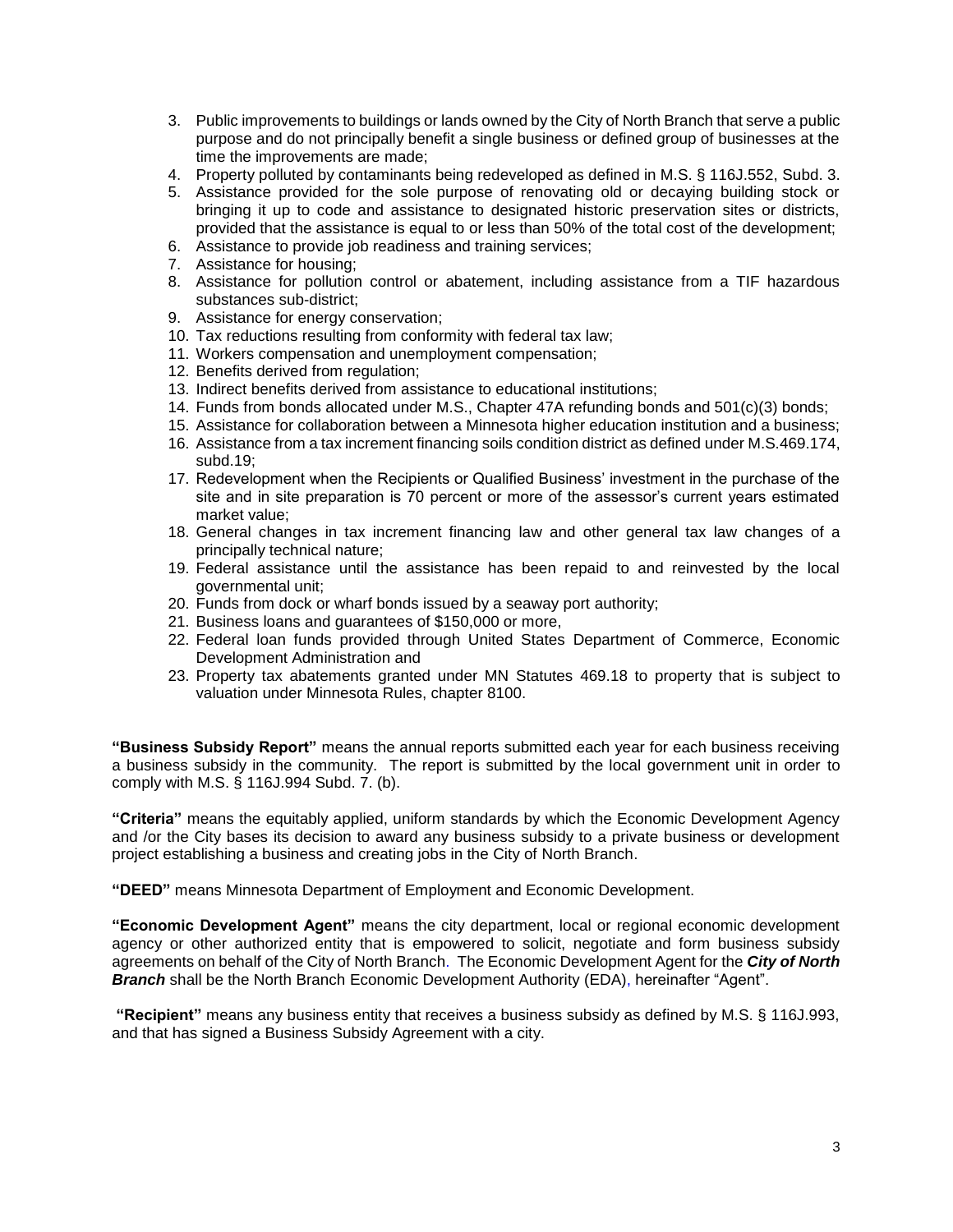#### **Business Subsidy Policies and Requirements**

The City of North Branch adopts the following:

- 1. Any time the City of North Branch provides a business subsidy to a Recipient, that business is subject to the wage levels, job creation and other criteria set forth in this policy and specified in the Business Subsidy Agreement made with the city.
- 2. The City of North Branch may authorize the Economic Development Authority (EDA) to act as its Economic Development Agent for certain types of projects for purposes of marketing the city, initiating & negotiating Business Subsidy Agreements, and executing Business Subsidy Agreements on its behalf.
- 3. Job Creation/Retention & Wage Requirements
	- A. Job Creation/Retention Requirement

If the City determines that job creation is a goal of the project, at least 1 full-time or fulltime-equivalent job must be created when assistance is provided.

Retention of existing jobs is acceptable, provided that the applicant can document that, absent the business subsidy, the job loss would be specific and demonstrable.

If the City determines that the creation or retention of jobs is not a goal of a specific project, the job creation goal may be set to zero (0).

B. Wage Requirement

Wages paid (exclusive of benefits) for jobs created as a result of the Business Subsidy must be at least equal to 120% state minimum wage levels as of the date the business subsidy is approved.

- 4. The City of North Branch may deviate from the wage and job criteria in this section by documenting the reason in writing for the deviation and attaching a copy of this reason to the next annual Business Subsidy Report submitted to DEED.
- 5. A public hearing shall be held by the City of North Branch or EDA as provided by M.S. § 116J.994, when the value of the subsidy exceeds or is expected to exceed \$150,000 from local sources.

The purpose of the hearing is to identify and define the criteria that the recipient shall meet in order to be eligible to receive a business subsidy. The hearing shall specify all information required to be included in the Business Subsidy Agreement as listed in section 7 (a) (below).

As provided by M.S. 116J.994, Subd. 5., a public notice shall be published in print and if possible, on the internet, more than 10 days prior to the hearing identifying the location, date, and time of the hearing and providing information about the business subsidy proposed, including a summary of the terms of the subsidy.

6. Business Requirements

The business must enter into a "Business Subsidy Agreement" with the City that includes:

- a. Description of the subsidy, including the amount and type of subsidy, and the type of district if the subsidy is tax increment financing;
- b. Statement of the public purpose(s) of the subsidy;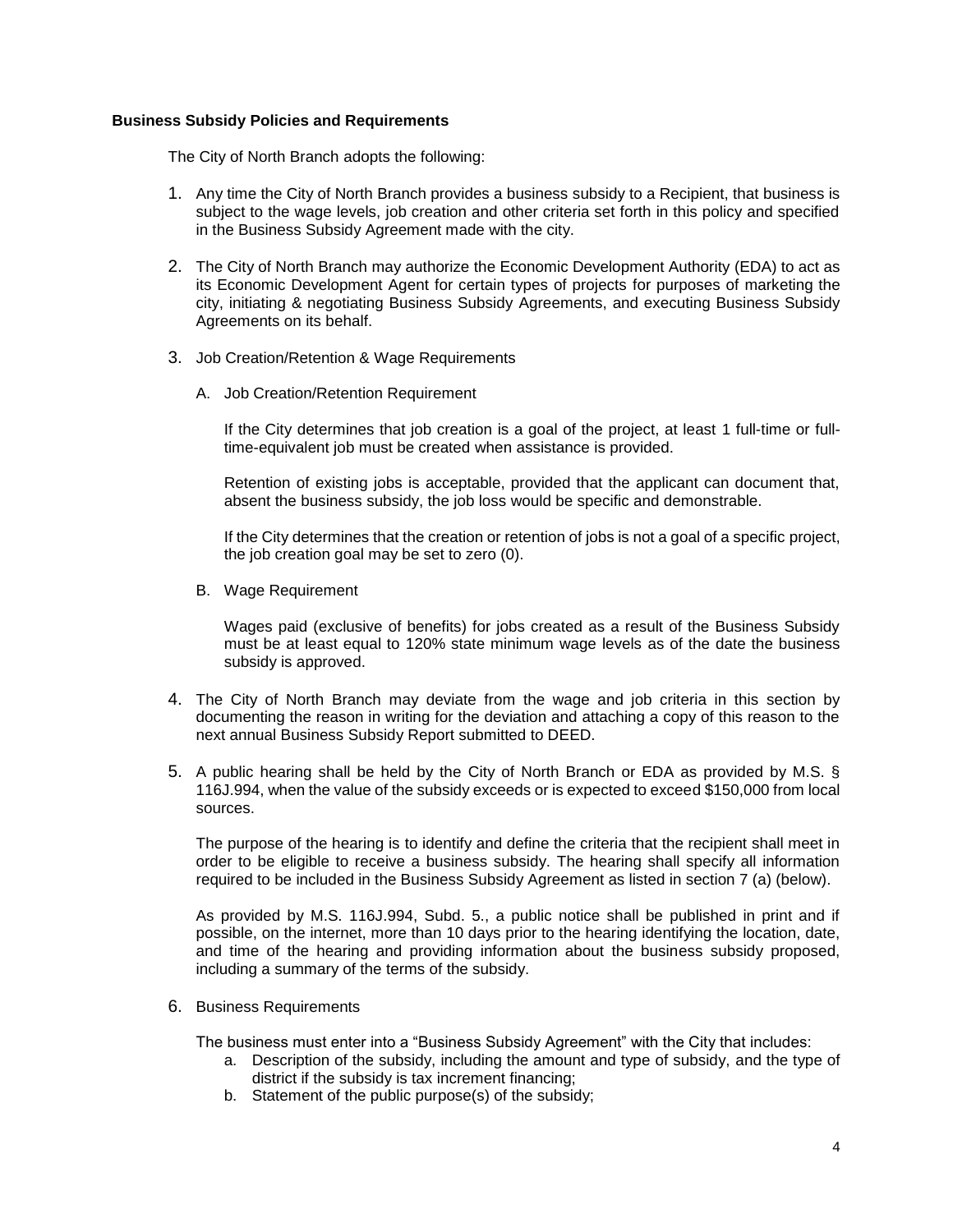- c. Measurable, specific and tangible goals for the subsidy;
- d. Description of the financial obligation of the recipient if the goals are not met;
- e. Statement as to why the subsidy is needed;
- f. Commitment to continue operations in the jurisdiction where the subsidy is used for at least five years after the benefit date.
- g. Name and address of the parent corporation of the recipient, if any; and,
- h. A list of all financial assistance by all grantors for the project

Businesses failing to meet the goals agreed to in the Business Subsidy Agreement must repay the assistance provided with interest, which is set at no less than the implicit price deflator as defined in the Business Subsidy Statute, M.S. §§ 116J.993 - 116J.995. Repayment may be prorated to reflect partial fulfillment of goals.

### <span id="page-5-0"></span>**Tax Increment Financing Policy**

#### <span id="page-5-1"></span>**Purpose**

The purpose of this policy is to ensure development receiving Tax Increment Financing (TIF) is consistent with the City's long-term goals and objectives. This is intended to be a guide for processing and reviewing TIF applications. The City of North Branch shall utilize TIF to encourage desirable development or redevelopment that would not otherwise occur but for TIF.

The City is authorized to use TIF through Minnesota Statutes 469.174 through 469.1794. The City's goal is to provide the minimum amount of TIF at the shortest term required for a project to proceed. The City reserves the right to approve or reject projects on a case-by-case basis, taking into consideration established policies, project criteria, and demand on city services in relation to the potential benefits from the project. Projects meeting policy criteria are not guaranteed the award of TIF. Approval or denial of a certain project is not a precedent for approval or denial of another project.

The City Council and Economic Development Authority can deviate from this policy for projects that supersede the objectives identified herein. The City Council and Economic Development Authority intend to focus the use of Tax Increment Financing for projects that provide additional benefits to the community that may include public improvements and other amenities.

#### <span id="page-5-2"></span>**Authority**

Minnesota Statutes 469.174 through 469.1794 govern the use of TIF and exceed any issues that conflict with this policy.

#### <span id="page-5-3"></span>**Public Purpose**

The City of North Branch will consider TIF for projects that achieve one or more of the following:

- 1. Demonstrate long-term benefits to the community.
- 2. Provide additional public amenities as project enhancements.
- 3. Retain local jobs and/or increase the number and diversity of jobs that offer stable employment and/or attractive wages and benefits through:
	- a. Diversification of the local economy
	- b. Significant addition of permanent, high-wage, full-time jobs
	- c. Addition of jobs attractive to those unemployed or underemployed
- 4. Significantly increases the city's commercial and industrial tax base.
- 5. Demonstrates the ability to encourage unsubsidized private development through "spin off" development.
- 6. Facilitates the development process and achieves development on sites that would not develop "but for" the use of TIF.
- 7. Removes blight and/or encourages redevelopment of commercial and industrial areas resulting in high quality redevelopment and private reinvestment.
- 8. Offsets redevelopment costs (i.e. contaminated site cleanup) over and above the costs normally incurred in development.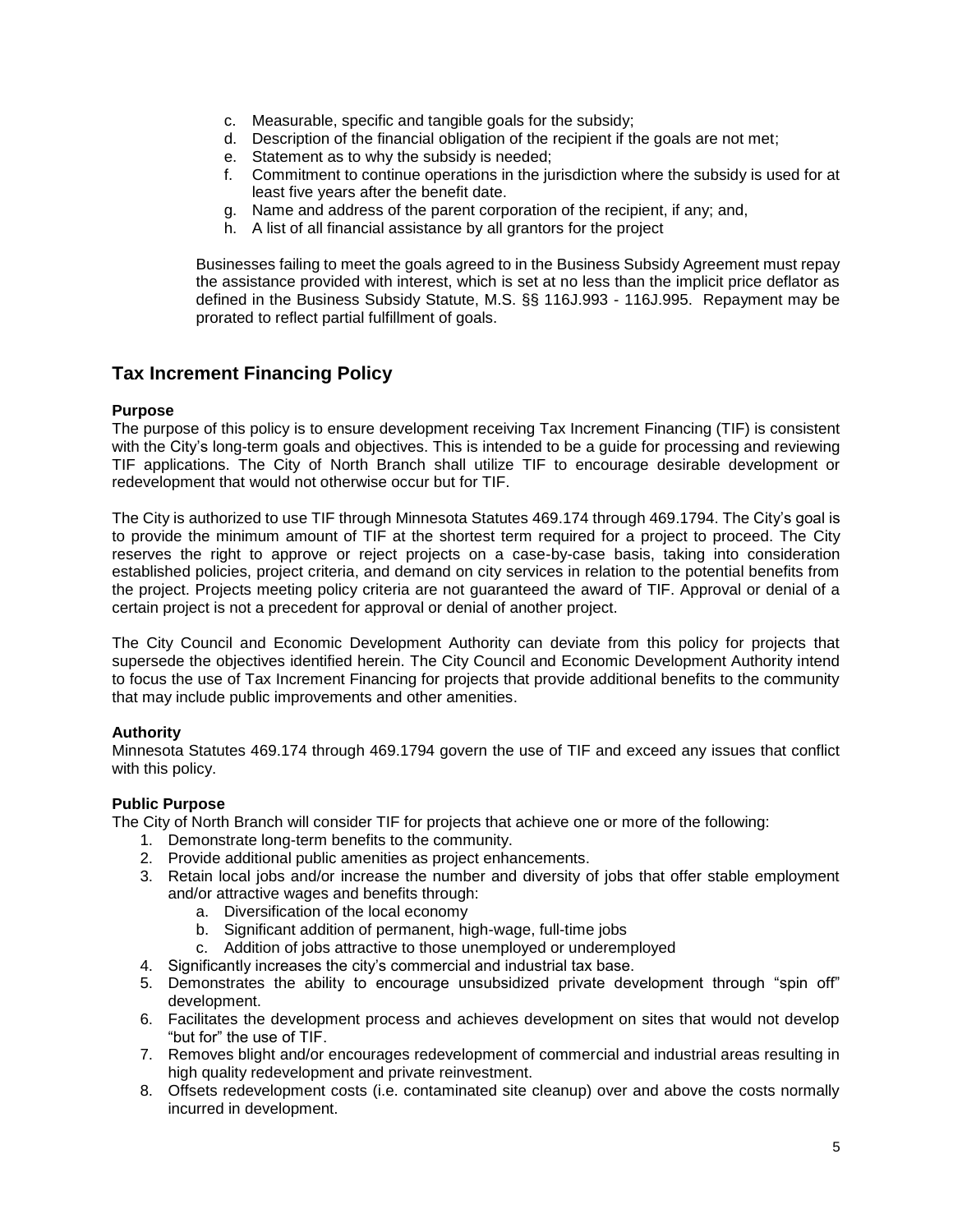#### <span id="page-6-0"></span>**Policy Statements**

- 1. The primary intent of TIF is funding for public improvements and secondarily for developer assistance.
- 2. The use of TIF shall be in accordance with state law. The more restrictive language will apply when a conflict exists between this policy and state law.
- 3. Projects must be consistent with the Comprehensive Plan.
- 4. Preferred projects promote the completion of major public improvement projects within the city such as the installation of trunk sewer and water lines and major transportation projects.
- 5. The level of assistance provided will be determined on a case-by-case basis as referenced in Public Purpose.

Based on the extent to which the project achieves the policy statements (1-5 above), the city will consider TIF for projects in the following categories:

- a. Manufacturing
- b. Major office warehouse/production facilities
- c. Research and development
- d. Commercial projects encouraging substantial redevelopment of substandard properties
- e. Housing needs identified in the most recent city housing study
- 1. Assistance for TIF is required to meet the uses identified by statute including, but not limited to the following:
	- a. Public improvements
	- b. Land acquisition and land write down
	- c. Loans
	- d. Site preparation and improvement
	- e. Demolition
	- f. Legal, administration, and engineering
- 2. The preferred method of TIF is pay-as-you-go for eligible costs as reimbursement, upfront financing may be considered on a case-by-case basis.
- 3. A maximum of ten percent (10%) of any tax increment received from the district shall be retained by the city to reimburse administrative costs.
- 4. All TIF assistance must be accompanied by a signed development agreement including a minimum assessment value. The developer must provide additional financing guarantees to ensure completion of the project, including, but not limited to: letters of credit, personal guarantees, corporate guarantees, etc.
- 5. TIF Districts shall be limited to the minimum term necessary to meet the project needs. Only projects exceeding the objectives identified in this policy will be considered to exceed the following general thresholds:
- 6. Policy Considerations
	- a. Each project is required to meet the "but-for" test to determine the need for and level of assistance. This test and the amount of tax increment generated determines the district's term. It is difficult to facilitate a redevelopment, housing or soils condition district for less than the maximum term as the extraordinary costs involved are usually significant. The term of the district could coincide with the amount of tax increment the city has to spend on its priorities within a project area.
	- b. Of all the TIF districts, the Economic Development District is most often the one limited to a lesser term. Economic Development Districts are really "incentive" districts where it is not so much the extraordinary costs as it is an "incentive" to get a business to locate in a community. In the other districts, the costs are easily identifiable and usually significant such as demolition, relocation, environmental remediation, and the cost differential between market rate and income/rent restricted housing.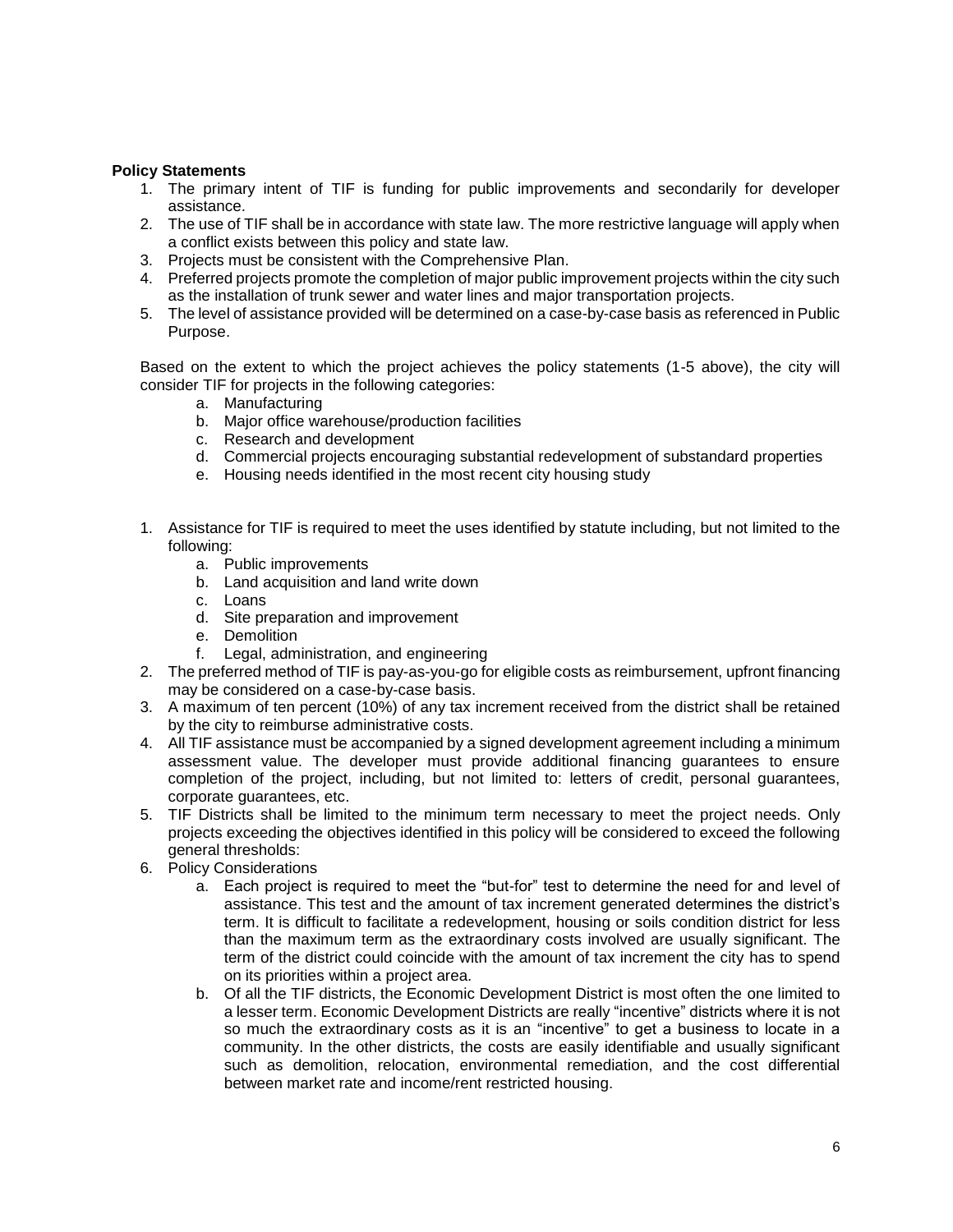- 7. Developers receiving TIF assistance shall provide a minimum of ten percent (10%) cash equity investment in the project. TIF will not be used to supplant cash equity.
- 8. TIF will not be used in circumstances where land and/or property price is in excess of fair market value. A third-party appraiser agreed upon by the city and developer will determine the fair market value of the land.
- 9. The developer shall demonstrate a market demand for a proposed project. TIF shall not be used to support purely speculative projects.
- 10. The developer shall adequately demonstrate, to the city's sole satisfaction, an ability to complete the proposed project based on past development experience, general reputation, and credit history, among other factors, including the size and scope of the proposed project.
- 11. For the purposes of underwriting the proposal, the developer shall provide any requested market, financial, environmental, or other data requested by the city or its consultants.
- 12. The City of North Branch shall only use TIF to encourage economic growth and development within the city limits.

#### <span id="page-7-0"></span>**Application Process**

- 1. Applicant submits a complete application and application deposit consistent with the City's adopted fee schedule. The application deposit will be used toward the cost of services provided in the evaluation of financial feasibility, establishment or modification of the district, and preparation of legal documents and agreements. An additional deposit of \$5,000 shall be required for projects requiring statutory redevelopment substandard tests. The applicant shall reimburse the city for professional services in excess of the initial deposit. Deposit portions not utilized shall be refunded.
- 2. City staff reviews the application for completeness and submits the application to the city's financial consultant for review and preparation of a financial analysis.
- 3. The EDA (as necessary) reviews the proposal and the recommendation to determine conformance with this policy. The authority makes a recommendation to the City Council.
- 4. After meeting the statutory requirements for establishing the Tax Increment District, the City Council holds a Public Hearing and takes action on the proposal (Approximately 45-60 days). Increment Financing Policy

## <span id="page-7-1"></span>**Tax Abatement Policy**

#### <span id="page-7-2"></span>**Purpose**

The purpose of this policy is to establish the City of North Branch's position relating to the use of Tax Abatement for private development above and beyond the requirements and limitations set forth by State Law. This policy shall be used as a guide in the processing and review of applications requesting Tax Abatement assistance. The fundamental purpose of providing Tax Abatement in North Branch is to encourage desirable development or redevelopment that would not otherwise occur but-for the assistance provided through the Tax Abatement.

The City of North Branch is granted the power to utilize Tax Abatement by Minnesota Statutes, Sections 469.1812 to 469.1815 (the "Minnesota Tax Abatement Act"), as amended. It is the intent of the city to provide the minimum amount of Tax Abatement, as well as other incentives, at the shortest term required for the project to proceed. Preference is given to projects in which the total amount of Tax Abatement request includes participation from the county. The city reserves the right to approve or reject projects on a case by case basis, taking into consideration established policies, project criteria, and demand on city services in relation to the potential benefits from the project. Meeting policy criteria does not guarantee the award of Tax Abatement to the project. Approval or denial of one project is not intended to set precedent for approval or denial of another project

#### <span id="page-7-3"></span>**Difference between Tax Abatement and Tax Increment Financing**

The primary difference between Tax Abatement and Tax Increment Financing (TIF) is the way in which the dollars are awarded to the project. When TIF is awarded to a project by the city, the other taxing jurisdictions (the school district and the county) are required to contribute their portion of the increased taxes to the project. Conversely, when Tax Abatement is requested, each political subdivision has the option of granting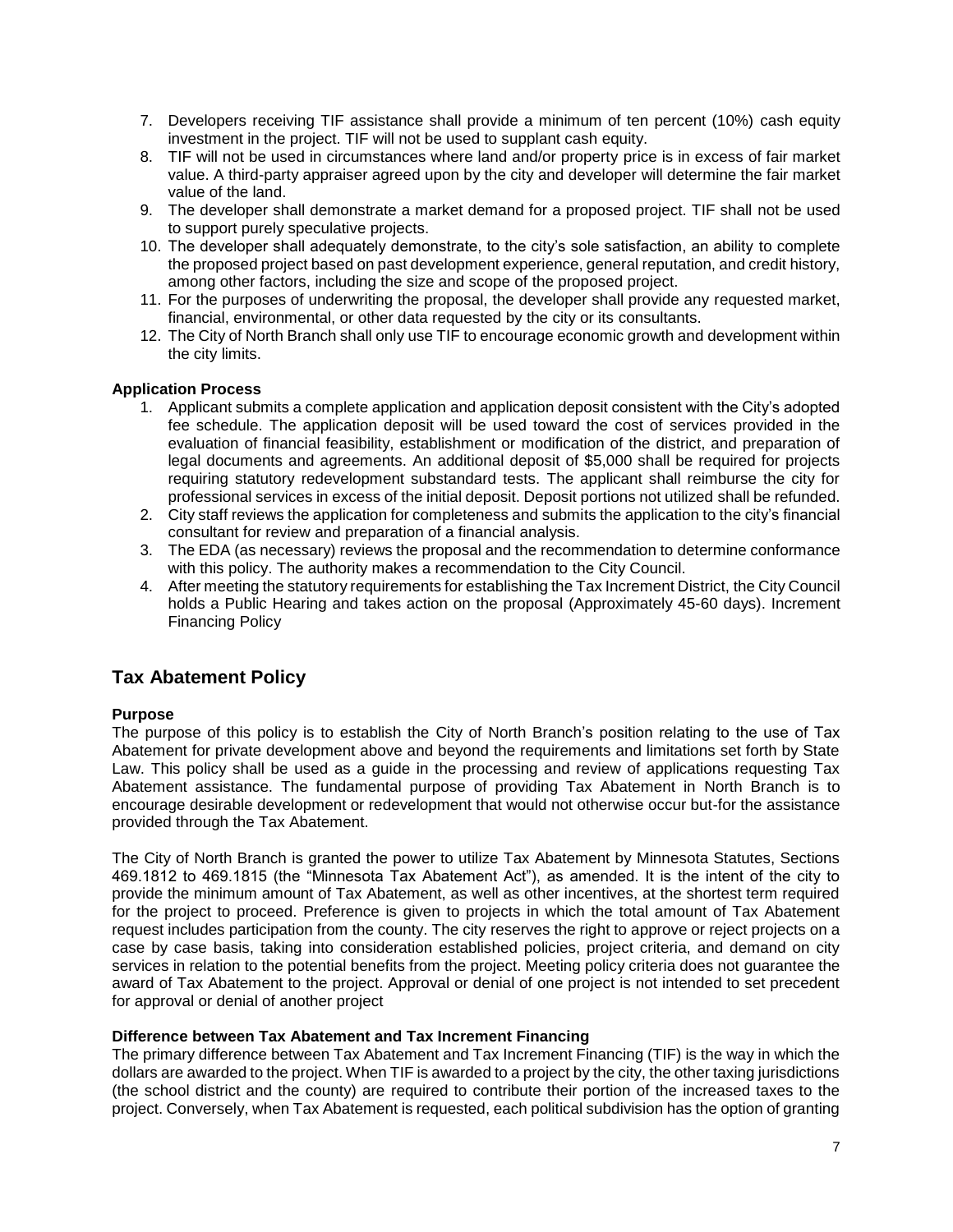its portion of the increased taxes to the project. Subsequently, the dollars generated for the project with Tax Abatement are generally less than the dollars generated with TIF.

#### <span id="page-8-0"></span>**Objectives of Tax Abatement**

As a matter of adopted policy, the city will consider using Tax Abatement to assist private development projects to achieve one or more of the following objectives: •

- To retain local jobs and/or increase the number and diversity of jobs that offer stable employment and/or attractive wages and benefits as defined in the city's Business Subsidy Policy. •
- To enhance and diversify the city of North Branch's economic base. •
- To encourage additional unsubsidized private development in the area, either directly or indirectly through "spin off" development.
- To facilitate the development process and to achieve development on sites which would not be developed without Tax Abatement assistance. •
- To remove blight and/or encourage redevelopment of commercial and industrial areas in the city that result in high quality redevelopment and private reinvestment. •
- To offset increased costs of redevelopment (i.e. contaminated site clean-up) over and above the costs normally incurred in development. •
- To create opportunities for affordable housing. •
- To contribute to the implementation of other public policies, as adopted by the city from time to time, such as the promotion of quality urban or architectural design, energy conservation, and decreasing capital and/or operating costs of local government. •
- To significantly increase the City of North Branch's tax base.

#### <span id="page-8-1"></span>**Policy Statement**

- 1. Tax Abatement assistance will generally be provided to the developer upon receipt of taxes by the city, otherwise referred to as the pay-as-you-go method. Requests for up front financing will be considered on a case-by-case basis.
- 2. Any developer receiving Tax Abatement assistance shall provide a minimum of ten percent (10%) owner cash equity investment in the project.
- 3. Tax Abatement will not be used in circumstances where land and/or property price is in excess of fair market value.
- 4. Developer shall be able to demonstrate a market demand for a proposed project.
- 5. Tax Abatement will not be utilized in cases where it would create an unfair and significant competitive financial advantage over other projects in the area.
- 6. Tax Abatement shall not be used for projects that would place extraordinary demands on city services or for projects that would generate significant environmental impacts.
- 7. The developer must provide adequate financial guarantees to ensure completion of the project, including, but not limited to: agreements, letters of credit, personal guaranties, etc.
- 8. The developer shall adequately demonstrate, to the city's sole satisfaction, ability to complete the proposed project based on past development experience, general reputation, and credit history, among other factors, including the size and scope of the proposed project.
- 9. For the purpose of underwriting the proposal, the developer shall provide any requested market, financial, environmental, construction plans or other data requested by the city or its consultants.
- 10. Tax Abatement proposals shall not be used to support speculative office projects. Speculative projects are defined as those projects which have preleasing agreements or letters of intent for less than 50% of the available space.
- 11. All Tax Abatement proposals shall optimize the private development potential of a site.

#### <span id="page-8-2"></span>**Project Qualifications**

All Tax Abatement projects considered by the City of North Branch must meet each of the following requirements:

- The project shall meet at least one of the objectives set forth in this document.
- The use of Tax Abatement will be limited to: